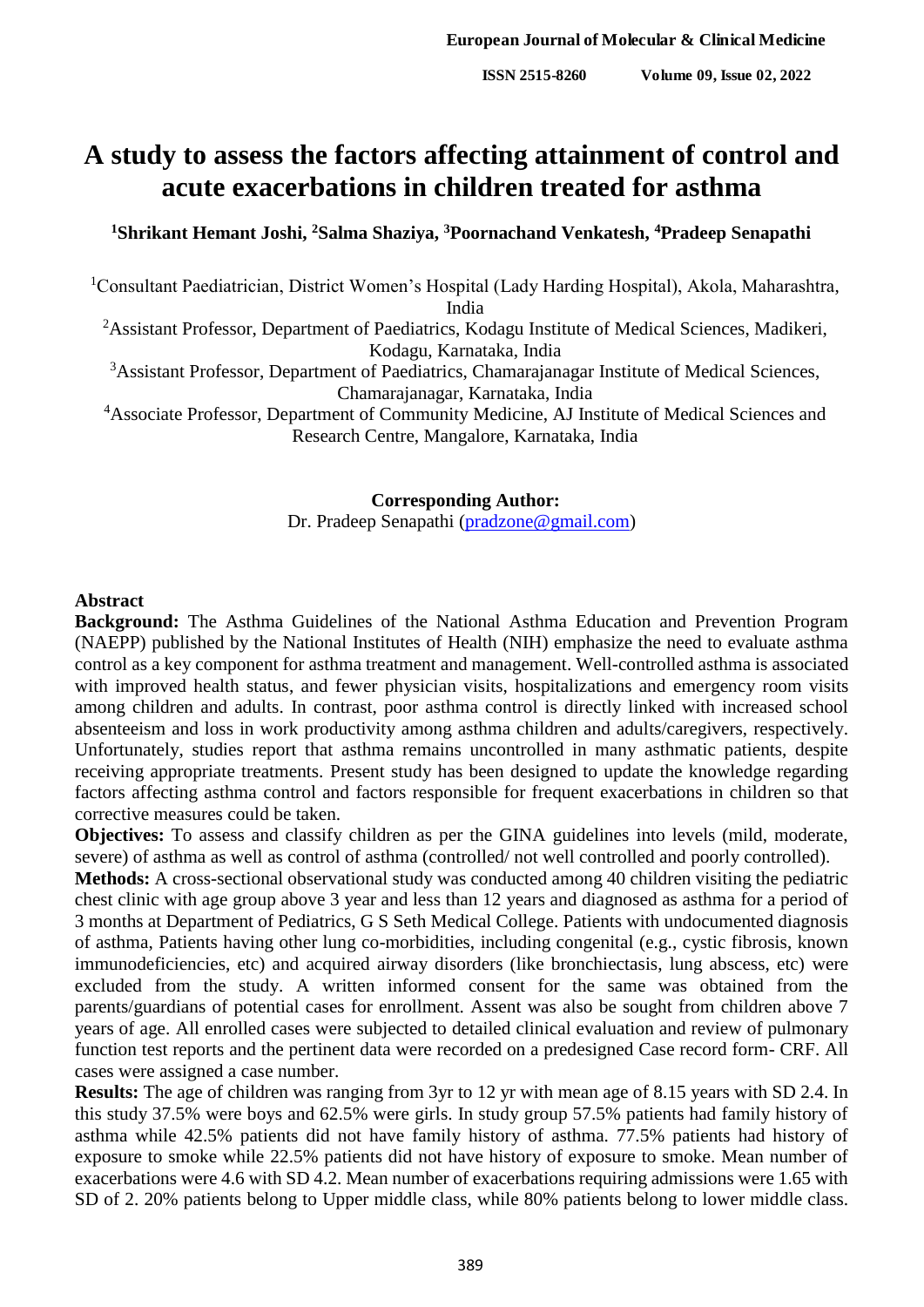#### **ISSN 2515-8260 Volume 09, Issue 02, 2022**

Thus, out of 40 patients, 9 were of intermittent, 15 were of mild persistent, 12 were of moderate persistent, 4 were of severe persistent asthma.

out of 40 patients 23 were controlled and 17 were partially controlled/not controlled as per GINA guidelines. Correct use of inhaler was observed in 31 (77.5 %) enrolled patients. Errors in use of inhaler was seen in the remaining 9 (22.5%) patients. Out of 40 enrolled patients 92.5% patients were adherent to inhaled corticosteroids prescribed to them. 7.5% patients were nonadherent. From above study it was observed that reason for nonadherence in 3 (2.5%) patients each were bad taste, perception of addiction liability by parent and social embarrassment in taking MDI respectively. It was found that in our study age, Parent education, Usage of inhaler technique, Adherence of ICS and Socioeconomic status was analyzed and found to be statistically insignificant for all the variables for control of asthma. The episodes of Asthma attach among the study subjects was found to be statistically insignificant for all the variables. **Conclusion:** The Study concluded that number of exacerbations were observed in cases nonadherent to ICS than those cases who were adherent to ICS. Though research has shown that good control can be achieved in most patients and valid tools are available to reach this aim, the reality in clinical practice is that asthma remains poorly controlled. That can be considered the result of the complex interaction among different variables.

**Keywords:** Asthma, Acute Exacerbations, Children

## **Introduction**

Asthma is a chronic inflammatory disease of the airways, resulting in widespread but variable airflow obstruction in response to a variety of stimuli<sup>[1]</sup>. National and international guidelines clearly state that the aim of asthma management is to achieve and maintain control  $[1, 2]$ .

Controlled asthma is characterized by minimal or no symptoms during the day and at night, no asthma attacks, no emergency visits to physicians or hospitals, minimal need for reliever medications, no limitations on physical activities and exercise, nearly normal lung function and minimal or no side-effects from medication. With the medical treatments currently available, it is possible to achieve control in the majority of patients with asthma, at least in the artificial setting of a clinical trial [3].

However, in the real world where patients make choices that may reflect conflicting priorities, asthma still imposes a considerable burden on healthcare systems, largely as a result of poor control. There is evidence, from a 10 year Finish study, that enhancing the delivery of healthcare services, can improve asthma control [4].

An analysis of nine studies conducted in Australia, Canada, France, Sweden, UK and USA showed that around one third of the direct costs of asthma and three quarters of the total costs of asthma, were a consequence of uncontrolled disease [5].

The Asthma Guidelines of the National Asthma Education and Prevention Program (NAEPP) published by the National Institutes of Health (NIH) emphasize the need to evaluate asthma control as a key component for asthma treatment and management. Well-controlled asthma is associated with improved health status and fewer physician visits, hospitalizations and emergency room visits among children and adults [6, 7, 8, 9, 10] .

In contrast, poor asthma control is directly linked with increased school absenteeism and loss in work productivity among asthma children and adults/caregivers, respectively. Unfortunately, studies report that asthma remains uncontrolled in many asthmatic patients, despite receiving appropriate treatments. Present study has been designed to update the knowledge regarding factors affecting asthma control and factors responsible for frequent exacerbations in children so that corrective measures could be taken.

**Objective:** To assess and classify children as per the GINA guidelines into levels (mild, moderate, severe) of asthma as well as control of asthma (controlled/ not well controlled and poorly controlled).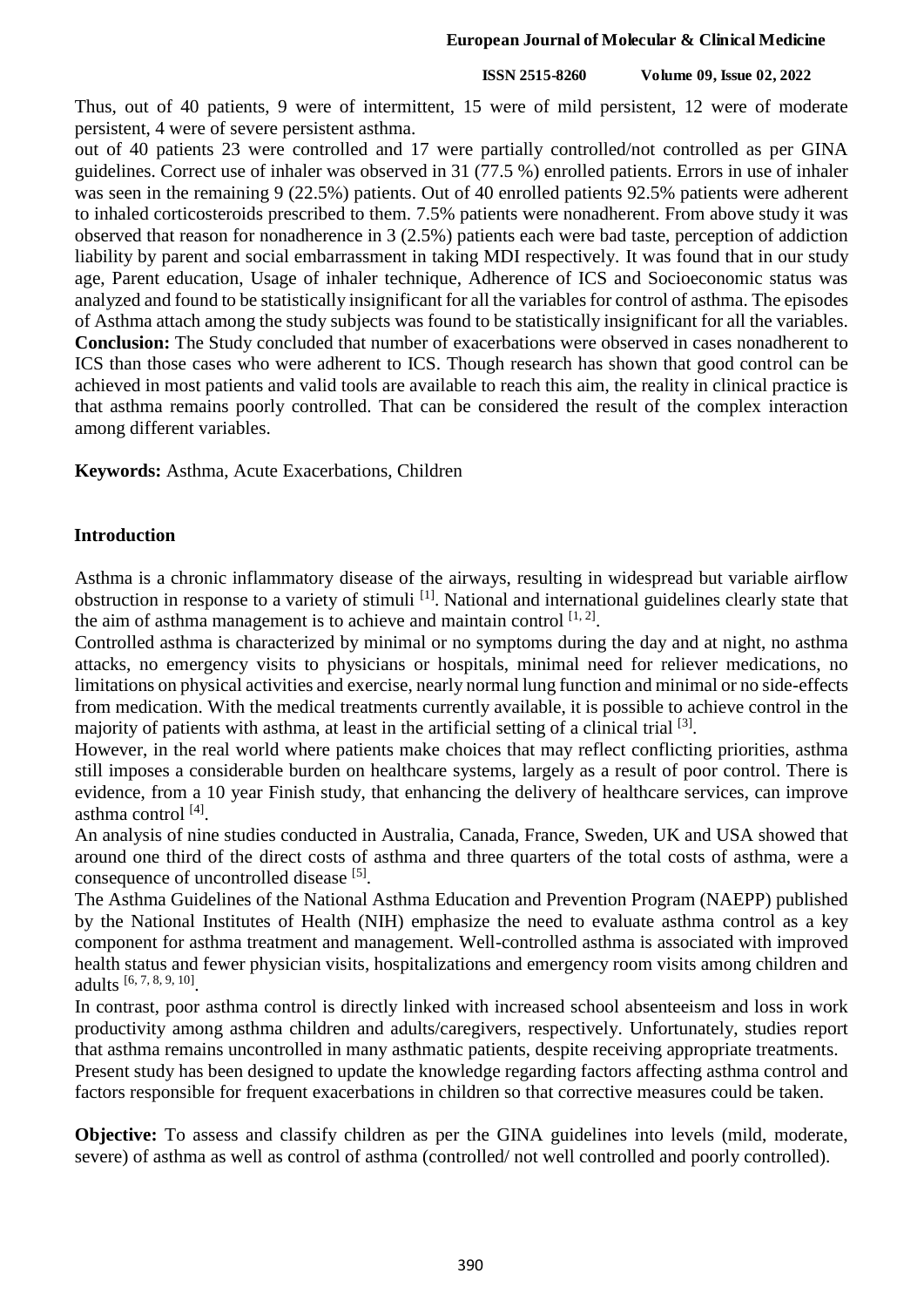**ISSN 2515-8260 Volume 09, Issue 02, 2022**

## **Material and Methods**

This study was a cross-sectional observational study in prospective time frame. It was carried out from April 2017 to June 2017 over a period of 3 months by the Department of Pediatrics, G S Seth Medical College.

A total of 40 Study subjects were selected for the purpose of the study by convenient sampling technique. For each patient, past data was analyzed for past one year retrospectively. It was a hospital outpatient department-based study, included only the patients following in paediatric chest clinic.

Inclusion criteria for this study were included: All children visiting the pediatric chest clinic with age group above 3 year and less than 12 years and diagnosed as asthma.

Exclusion criteria for this study were included:

- Patients with undocumented diagnosis of asthma.
- Patients having other lung co-morbidities, including congenital (e.g., cystic fibrosis, known immunodeficiencies, etc.) and acquired airway disorders (like bronchiectasis, lung abscess, etc.)

**Methodology:** This study was conducted in following steps–

- **Screening:** All children between 3 to 12 years following pediatric chest clinic during the study period was assessed and classified as per the GINA guidelines into levels (mild, moderate, severe) of asthma as well as control of asthma (controlled/not well controlled and poorly controlled) and consecutive 40 diagnosed cases were recruited in the study. Parents of these cases were invited to join the study after personal counseling and offering them the patient information sheet.
- **Consent:** A written informed consent for the same was obtained from the parents/guardians of potential cases for enrollment. Assent was also be sought from children above 7 years of age.

**Enrollment:** All cases fulfilling of inclusion and exclusion criteria, discussed earlier, were enrolled for the study. Data collection: All enrolled cases were subjected to detailed clinical evaluation and review of pulmonary function test reports and the pertinent data were recorded on a predesigned Case record form-CRF. All cases were assigned a case number.

#### **Results**

The present study was conducted in KEM Hospital Pediatric chest clinic outpatient department patients. Children visiting the pediatric chest clinic with age group above 3 year and less than 12 years and diagnosed as asthma were included. A total of 40 students were enrolled. The study was carried out during 3 month period, from April 2017 to June 2017. All enrolled cases were subjected to detailed clinical evaluation and review of pulmonary function test reports and the pertinent data of past one year were recorded on a pre-designed Case record form-CRF.

|                                          |                           |    | <b>Frequency</b> Percentage |
|------------------------------------------|---------------------------|----|-----------------------------|
| Gender                                   | Male                      |    | 37.5                        |
|                                          | Female                    | 25 | 62.5                        |
| <b>Family History</b>                    | Yes                       | 09 | 22.5                        |
|                                          | No                        | 31 | 77.5                        |
| Socio Economic Status Tower Middle Class | <b>Upper Middle Class</b> |    |                             |
|                                          |                           | 32 |                             |

| <b>Table 1:</b> Social Profile of the study subjects |  |  |  |
|------------------------------------------------------|--|--|--|
|------------------------------------------------------|--|--|--|

the age of children was ranging from 3yr to 12yr with mean age of 8.15 years with SD 2.4. In this study 37.5% were boys and 62.5% were girls. In study group 57.5% patients had family history of asthma while 42.5% patients did not have family history of asthma. 77.5% patients had history of exposure to smoke while 22.5% patients did not have history of exposure to smoke. Mean number of exacerbations were 4.6 with SD 4.2. Mean number of exacerbations requiring admissions were 1.65 with SD of 2. 20% patients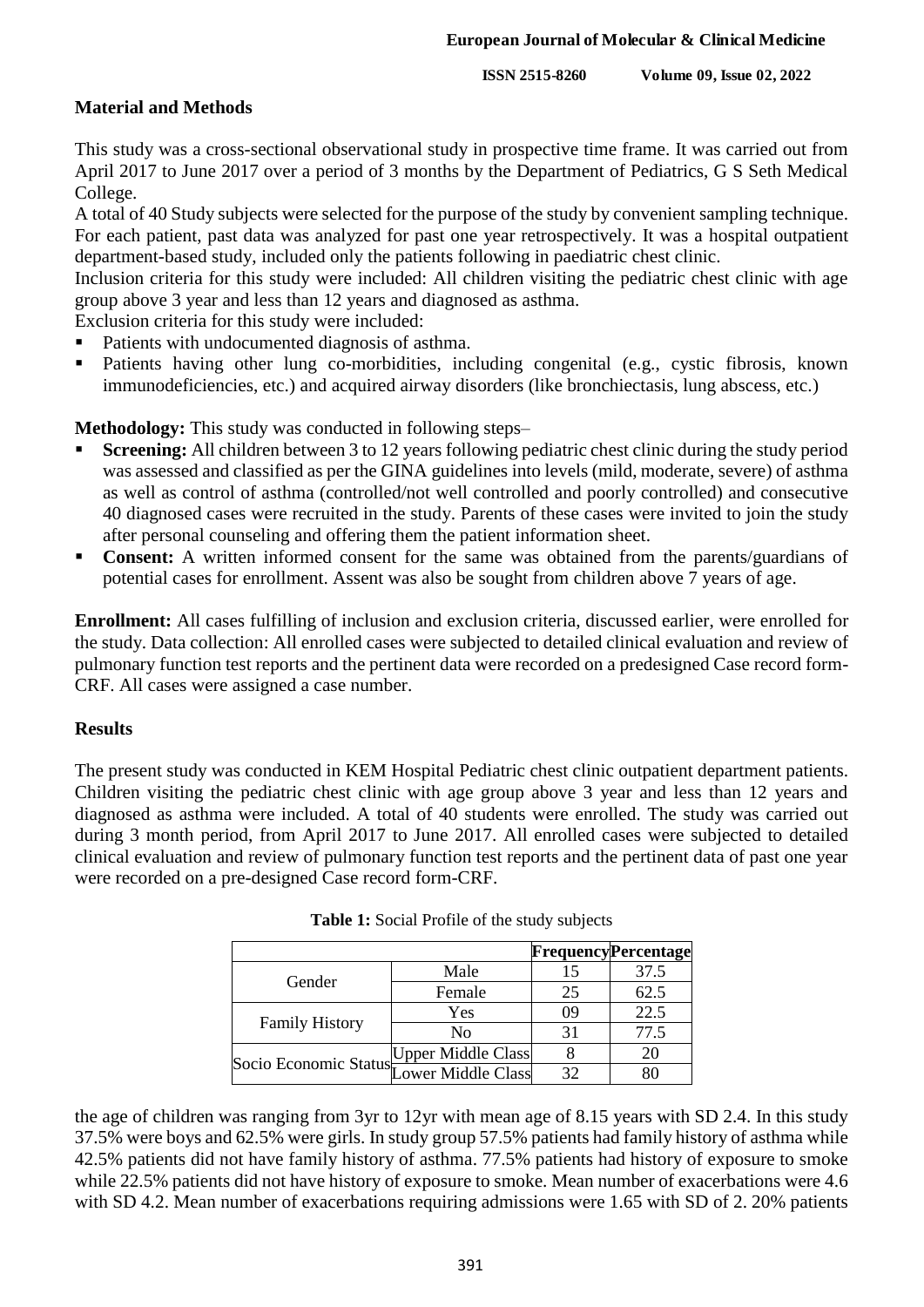**ISSN 2515-8260 Volume 09, Issue 02, 2022**

belong to Upper middle class, while 80% patients belong to lower middle class.

|                    |                          |    | <b>Frequency Percentage</b> |
|--------------------|--------------------------|----|-----------------------------|
| Severity of Asthma | Intermittent             |    |                             |
|                    | Mild Persistent          |    | 37.5                        |
|                    | Moderate Persistent      |    |                             |
|                    | <b>Severe Persistent</b> | 14 |                             |

**Table 2:** Classification of Study Population based on the severity of Asthma

Thus out of 40 patients, 9 were of intermittent, 15 were of mild persistent, 12 were of moderate persistent, 4 were of severe persistent asthma.

Out of 40 patients 23 were controlled and 17 were partially controlled/not controlled as per GINA guidelines. Correct use of inhaler was observed in 31 (77.5 %) enrolled patients. Errors in use of inhaler was seen in the remaining 9(22.5%) patients. Out of 40 enrolled patients 92.5% patients were adherent to inhaled corticosteroids prescribed to them. 7.5% patients were nonadherent. From above study it was observed that reason for nonadherence in 3 (2.5%) patients each were bad taste, perception of addiction liability by parent and social embarrassment in taking MDI respectively.

**Table 3:** Association between the control of asthma and various other factors

|                          |                             | <b>Well controlled</b> | Not well controlled/very P value<br>poorly controlled |      |
|--------------------------|-----------------------------|------------------------|-------------------------------------------------------|------|
| Age Group                | Less than 5 years           | 06(75%)                | 02(25%)                                               | 0.33 |
|                          | More than 5 years           | $17(53.1\%)$           | 15(46.8%)                                             |      |
| <b>Parents Education</b> | Above Primary School        | $20(57.1\%)$           | 15(42.8%)                                             | 0.90 |
|                          | <b>Below Primary School</b> | $03(60\%)$             | 02(40%)                                               |      |
| Inhaler technique        | Using inhaler correctly     | 19(61.2%)              | 12(38.7%)                                             | 0.36 |
|                          | Not using inhaler correctly | $04(44.4\%)$           | 05(55.5%)                                             |      |
| Adherence to ICS         | Adherent                    | 22(70.9%)              | 15(29.03%)                                            | 0.32 |
|                          | Not Adherent                | $01(33.3\%)$           | 02(66.7%)                                             |      |
| Socioeconomic Status     | <b>Upper Middle Class</b>   | $4(50\%)$              | $4(50\%)$                                             |      |
|                          | <b>Lower Middle Class</b>   | 19(59.3%)              | 13(40.6%)                                             | 0.63 |

It was found that in our study age, Parent education, Usage of inhaler technique, Adherence of ICS and Socioeconomic status was analyzed and found to be statistically insignificant for all the variables for control of asthma.

**Table 4:** Association between the Exacerbation of asthma and various other factors

|                          |                             | 1-3 per episodes per yearMore than 3 per yearP value |         |      |
|--------------------------|-----------------------------|------------------------------------------------------|---------|------|
| Age Group                | Less than 5 years           | 05(62%)                                              | 03(37%) | 0.74 |
|                          | More than 5 years           | 18(56%)                                              | 14(43%) |      |
| <b>Parents Education</b> | <b>Above Primary School</b> | 20(57%)                                              | 15(42%) | 0.90 |
|                          | <b>Below Primary School</b> | $03(60\%)$                                           | 02(40%) |      |
| Inhaler technique        | Using inhaler correctly     | 19(61%)                                              | 12(38%) | 0.36 |
|                          | Not using inhaler correctly | 04(44%)                                              | 05(55%) |      |
| Adherence to ICS         | Adherent                    | 22(59%)                                              | 15(40%) | 0.77 |
|                          | Not Adherent                | 01(33%)                                              | 02(66%) |      |
| Socioeconomic Status     | <b>Upper Middle Class</b>   | $04(50\%)$                                           | 04(50%) |      |
|                          | <b>Lower Middle Class</b>   | 19(59%)                                              | 13(40%) | 0.63 |

The episodes of Asthma attach among the study subjects was found to be statistically insignificant for all the variables.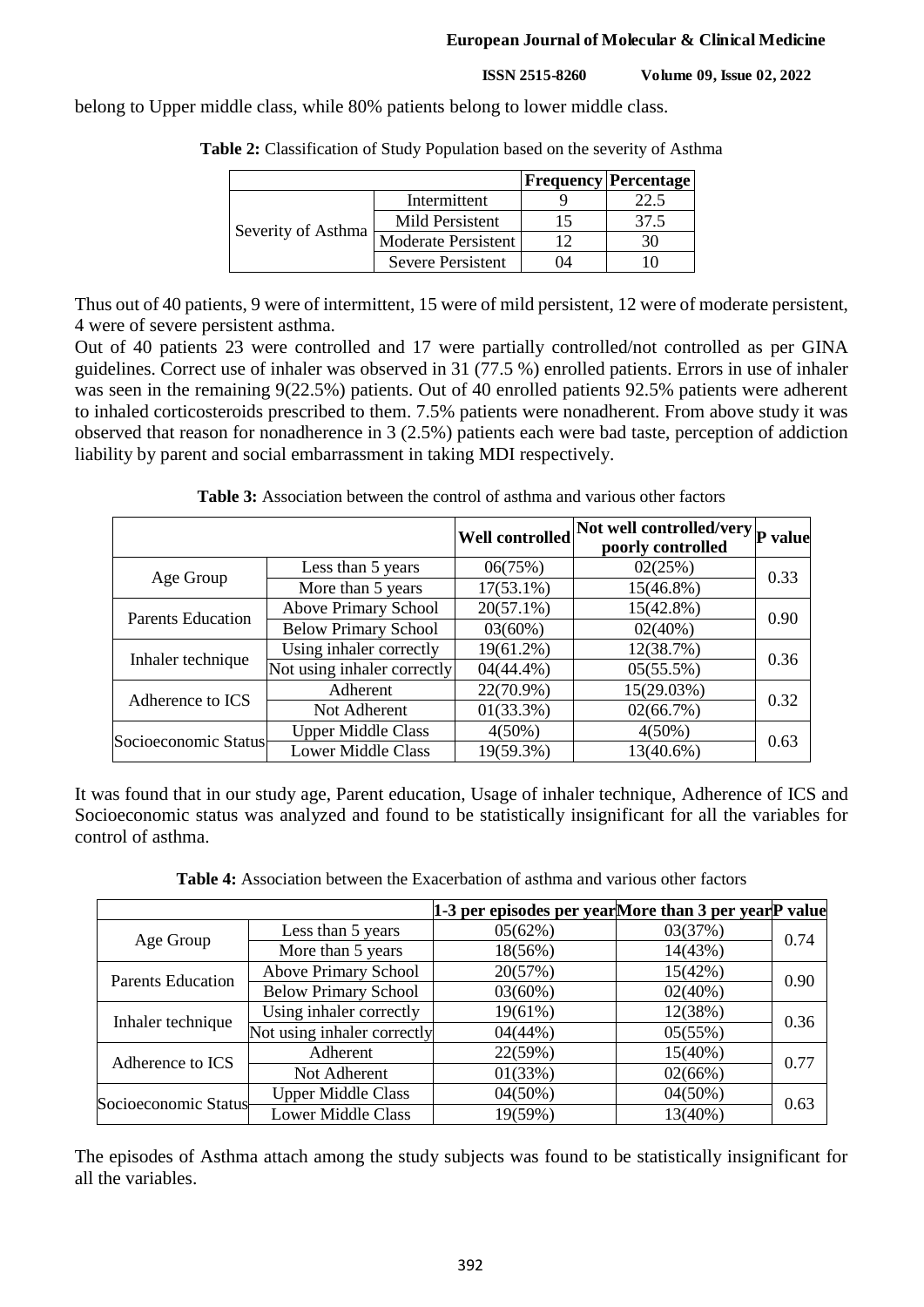**ISSN 2515-8260 Volume 09, Issue 02, 2022**

#### **Discussion**

The present study was conducted in KEM Hospital Pediatric chest clinic outpatient department patients. Children visiting the pediatric chest clinic with age group above 3 year and less than 12 years and diagnosed as asthma were included. A total of 40 students were enrolled.

In the present study the age of cases was ranging from 3-12 years with average age of 8.15 years. Better control of asthma was observed in younger patients 5yrs (17%). According to a study conducted by C.E. Kuehni *et al.* [11] asthma control was more in older age group. With a response rate of 85%, data from 572 Swiss-German children aged 4-16 yrs with wheeze were analysed. Asthma control was excellent in 18% of the children, satisfactory (only episodic symptoms) in 33%, and unsatisfactory in 49% with disturbed sleep, restricted activities and school absences.

More number of exacerbations ( $>3$ per year) were observed in older ( $>5$ yrs) patients (43%) than in younger patients (37%). According to a study conducted by Kiyoshi Sekiya *et al*., in the young age group, the percentages of patients with frequent exacerbations were high  $^{[12]}$ .

In 60% cases with parent education below primary schooling had better asthma control compared to 20% cases with parent education above primary schooling. According to study conducted by Sandra R. Wilson *et al*. parent education can improve asthma control. A randomized control trial of the Wee Wheezers

asthma education program was conducted with 76 children  $<$  7 years of age, 31% of whom were on a medication regimen consistent with mild, 51% with moderate and 18% with moderately severe/severe asthma. Improvements were accompanied by significantly better parental asthma management compared with controls vention and trends toward decreased parental confusion about asthma treatment [13].

More number of exacerbations (42%) were observed in cases with parent education above primary schooling as compared to cases with education below primary schooling (40%). According to a study conducted by Jamie N Deis *et al*. Parents with more than a high school education are more confident in their ability to provide care for their child during an asthma before and during exacerbation [14].

Better asthma control was observed in 61.2% cases with correct use of inhaler technique as compared to 44.4% with poor use of inhaler technique. According to a study conducted by Federico Lavorini *et al*. incorrect DPI technique with established DPIs is common among patients with asthma and COPD, and suggests that poor inhalation technique has detrimental consequences for clinical efficacy. The search strategy included primary and secondary sources. MEDLINE (1966-2005) and EMBASE (1988-2005) were used for the search in primary sources [15].

More number of exacerbations 55% was observed in cases with improper inhaler technique than who used inhaler correctly 38%. According to a study conducted by Hamdan AL-Jahdali *et al*. improper inhaler technique is associated with poor asthma control and frequent emergency department visits. A total of 450 asthma patients were included in the study. Of these, 176(39.1%) were males with a mean age of  $42.3 \pm 16.7$  years and the mean duration of asthma was  $155.9 \pm 127.1$  weeks. The improper use of asthma inhaler devices was observed in 203(45%) of the patients and was associated with irregular clinic follow-ups (p = 0.0001), lack of asthma education (p = 0.0009), uncontrolled asthma ACT (score  $\leq$  15) (p = 0.001), three or more ED visits (p = 0.0497), and duration of asthma of less than 52 weeks (p = 0.005). Multiple logistic regression analysis revealed that a lack of education about asthma disease (OR  $=1.65$ ; 95% CI: 1.07, 2.54) or a lack of regular follow-up (OR  $=1.73$ ; 95% CI: 1.08, 2.76) was more likely to lead to the improper use of an asthma inhaler device [16].

Better asthma control was observed in 70%% patients adherent to ICS as compared to only 1% patients who were not adherent to ICS. According to a study conducted by Nulma S. Jentzsch et al. [17] the level of asthma control was directly proportional to adherence rate. In this prospective cohort study, 102 steroid naïve randomly selected subjects with persistent asthma, aged 5-14 years were prescribed 500-750 μg daily of BDPCFC and followed during one year. More number of exacerbations were observed in cases nonadherent to ICS (66%) than those cases who were adherent to ICS (40%). In a study conducted by Erwin C Vasbinder *et al*., in children with persistent asthma needing long-acting a total of 646 children were included, of whom 36 had one or more asthma exacerbations. The medication possession ratio was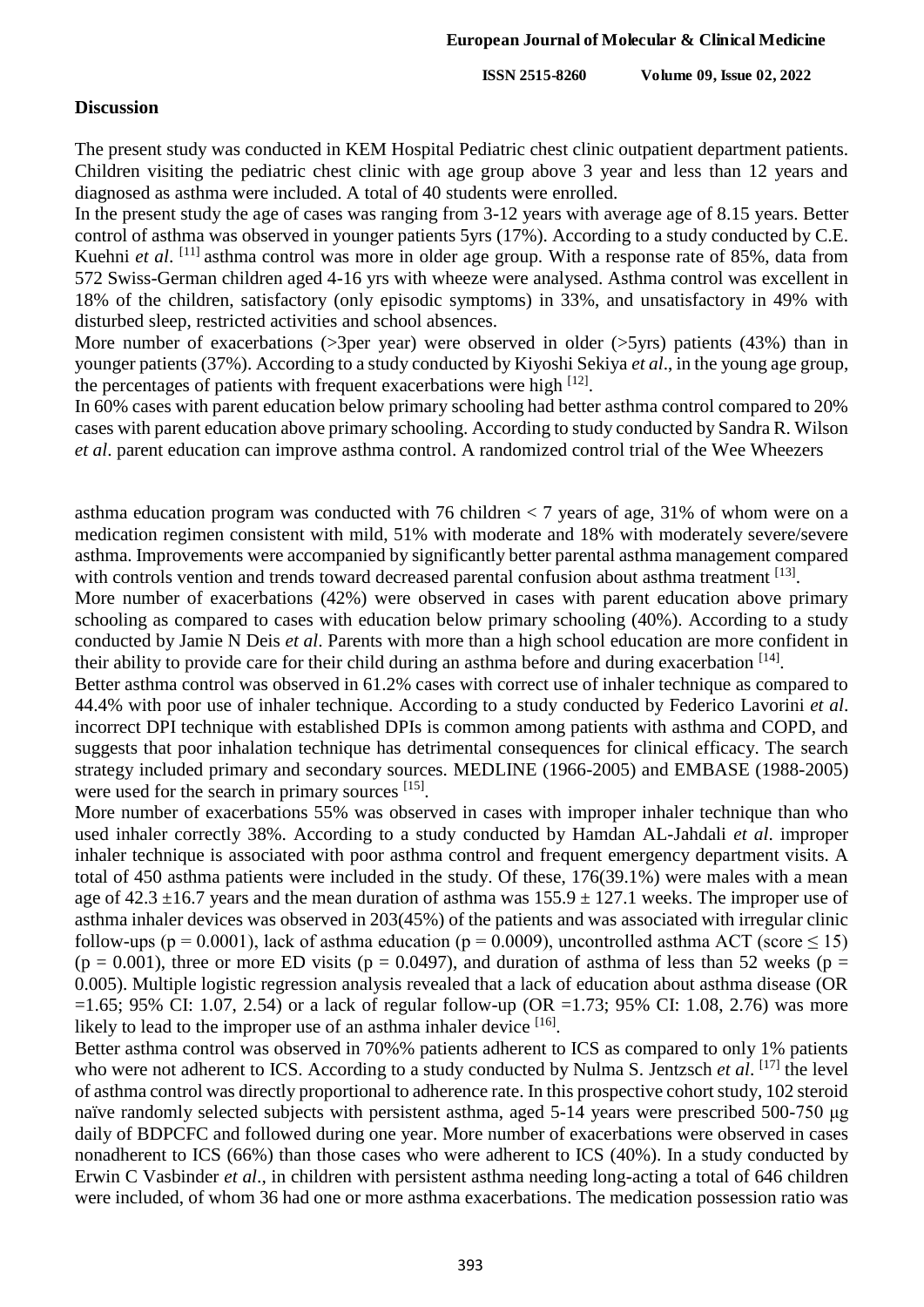#### **ISSN 2515-8260 Volume 09, Issue 02, 2022**

67.9% (standard deviation [SD] 30.2%) in children with an exacerbation versus 54.2% (SD 35.6%) in the control group. In children using long-acting beta-agonist, good adherence to ICS was associated with a higher risk of asthma exacerbations: relative risk 4.34 (95% confidence interval: 1.20-15.64) <sup>[18]</sup>.

# **Conclusion**

In the present study we could conclude that more number of exacerbations were observed in cases nonadherent to ICS than those cases who were adherent to ICS. Though research has shown that good control can be achieved in most patients and valid tools are available to reach this aim, the reality in clinical practice is that asthma remains poorly controlled. That can be considered the result of the complex interaction among different variables.

# **References**

- 1. Global Initiative for Asthma (GINA): GINA. [http://www.ginas thma.com].
- 2. BTS British Thoracic Society/Scottish Intercollegiate Guidelines Network: Guidelines on asthma management. Thorax. 2003;58(1):i1-i94.
- 3. Bateman ED, Boushey HA, Bousquet J, Busse WW, Clark TJ, Pauwels RA *et al*.: Can guidelinedefined asthma control be achieved? The Gaining Optimal Asthma ControL study. American Journal of Respiratory Critical Care Medicine. 2004;170(8):836-844.
- 4. Haahtela T, Klaukka T, Koskela K, Erhola M, Laitinen LA. Asthma programme in Finland: a community problem needs community solutions. Thorax. 2001;56(10):806-814.
- 5. Barnes PJ, Jonsson B, Klim JB. The costs of asthma. European Respiratory Journal. 1996;9(4):636- 642.
- 6. Wyrwich KW, Ireland AM, Navaratnam P, Nolte H, Gates DF. An assessment of change in asthma control among adolescents and adults with persistent asthma in mometasone furoate/formoterol fumarate clinical trials. J Asthma. 2011;48:48-56.
- 7. National Heart Lung and Blood Institute: National Education and Prevention Program Expert Panel Report 3: guidelines for the diagnosis and management of asthma, 2007. www.nhlbi.nih.gov/guidelines/asthma/asthgdln.htm.
- 8. Joint Task Force on Practice Parameters, American Academy of Allergy, Asthma and Immunology; American College of Allergy, Asthma and Immunology and Joint Council of Allergy, Asthma and Immunology: Attaining optimal asthma control: a practice parameter. J Allergy Clin Immunol. 2005;116(5):3-11.
- 9. Diette GB, Sajjan SG, Skinner EA, Weiss TW, Wu AW, Markson LE. Using the pediatric asthma therapy assessment questionnaire to measure asthma control and healthcare utilization in children. Patient. 2009;2(4):233-241.
- 10. Bateman ED, Bousquet J, Keech ML, Busse WW, Clark TJ, Pedersen SE. The correlation between asthma control and health status: the GOAL study. Eur Respir J. 2007;29:56-62.
- 11. Kuehni CE, Frey U. Age-related differences in perceived asthma control in childhood: guidelines and reality. European Respiratory Journal. 2002;20(4):880-889.
- 12. Kiyoshi Sekiya *et al*. Age-Specific Characteristics of Inpatients with Severe Asthma Exacerbation Allergology International. 2013;62:331-336.
- 13. Wilson Sandra R. *et al*. Education of parents of infants and very young children with asthma: a developmental evaluation of the Wee Wheezers program. Journal of Asthma. 1996;33(4):239-254.
- 14. Deis JN, Spiro DM, Jenkins CA, Buckles TL, Arnold DH. Parental Knowledge and Use of Preventive Asthma Care Measures in Two Pediatric Emergency Departments. The Journal of asthma : official journal of the Association for the Care of Asthma, 2010, 47(5). 10.3109/02770900903560225. Doi: 10.3109/02770900903560225.
- 15. Lavorini Federico *et al*. Effect of incorrect use of dry powder inhalers on management of patients with asthma and COPD. Respiratory medicine. 2008;102(4):593-604.
- 16. Hamdan AL-Jahdali *et al*., Improper inhaler technique is associated with poor asthma control and